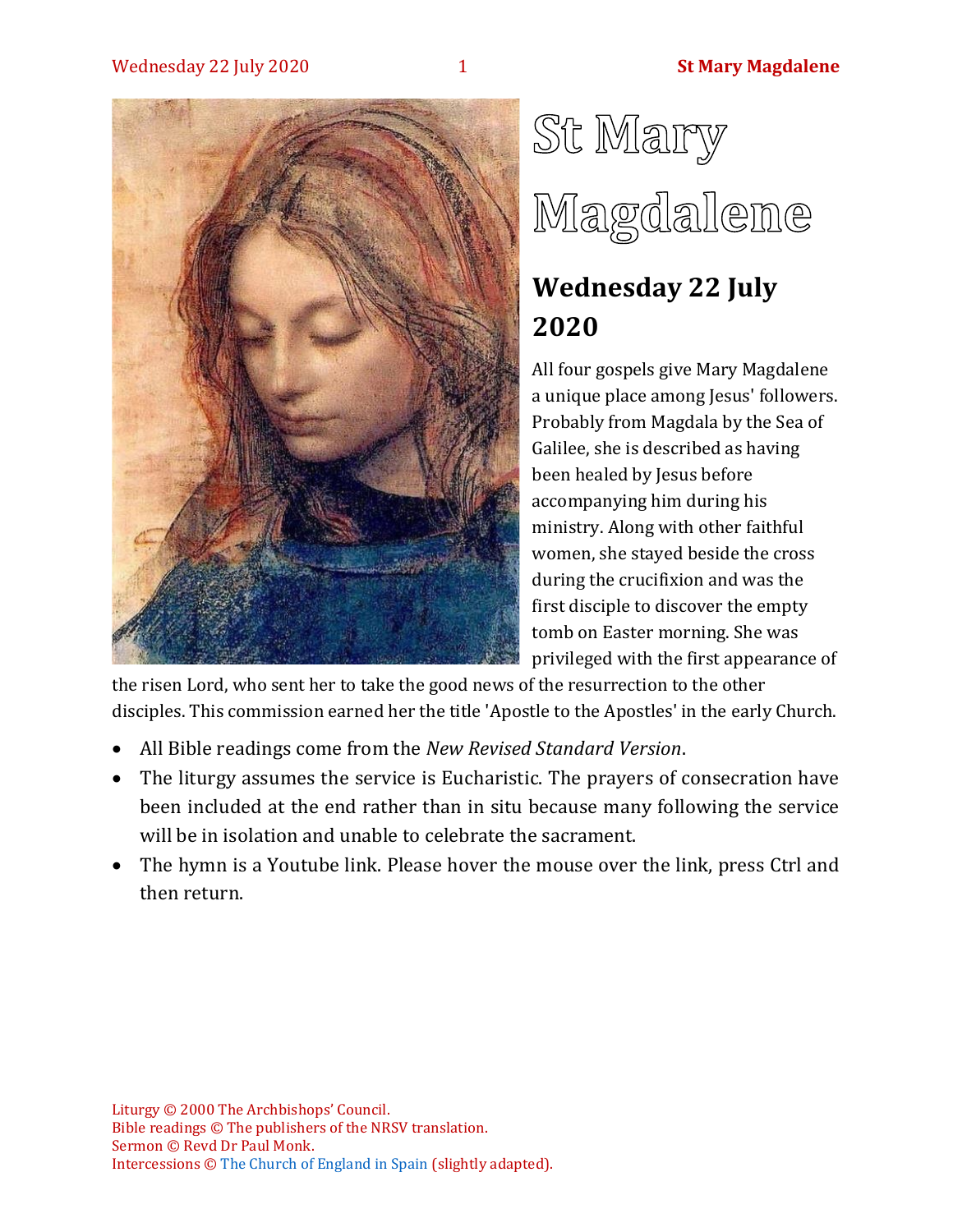HYMN 1 **[Isn't he beautiful?](https://www.youtube.com/watch?v=Hn4Kz1tGVM4)** (please click on this link to hear the hymn)

#### **The welcome**

In the name of the Father, and of the Son, and of the Holy Spirit

All **Amen.**

The Lord be with you

All **And also with you.**

#### **The Preparation**

All **Almighty God, to whom all hearts are open, all desires known, and from whom no secrets are hidden: cleanse the thoughts of our hearts by the inspiration of your Holy Spirit, that we may perfectly love you, and worthily magnify your holy name; through Christ our Lord. Amen.**

Our Lord Jesus Christ said:

The first commandment is this: 'Hear, O Israel, the Lord our God is the only Lord. You shall love the Lord your God with all your heart, with all your soul, with all your mind, and with all your strength.'

And the second is this: 'Love your neighbour as yourself.'

There is no other commandment greater than these.

On these two commandments hang all the law and the prophets.

#### All **Amen. Lord, have mercy.**

Christ calls us to share the heavenly banquet of his love with all the saints in earth and heaven. Therefore, knowing our unworthiness and sin, let us confess our sins in penitence and faith, firmly resolved to keep God's commandments and to live in love and peace with all.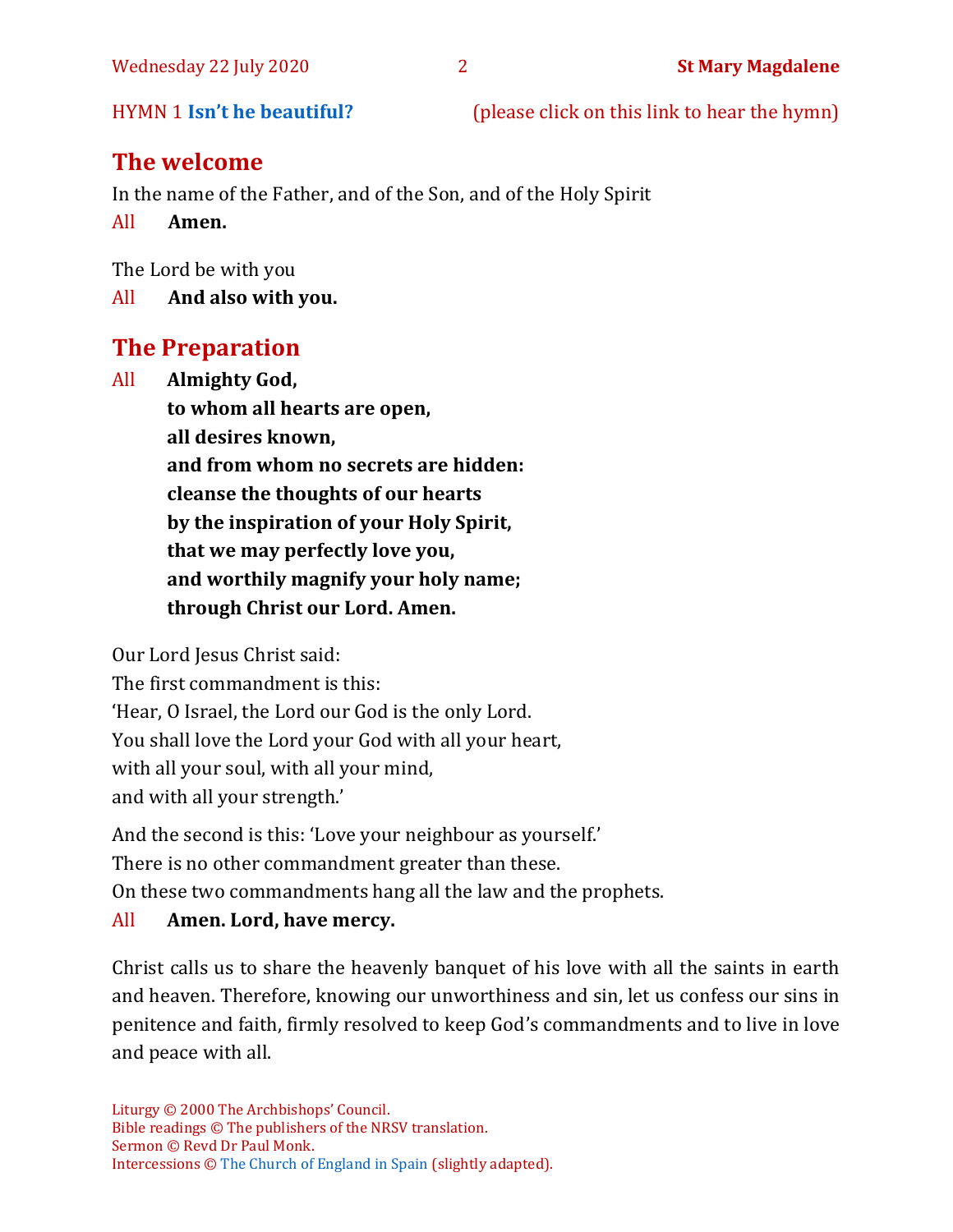All **Almighty God, our heavenly Father, we have sinned against you and against our neighbour in thought and word and deed, through negligence, through weakness, through our own deliberate fault. We are truly sorry and repent of all our sins. For the sake of your Son Jesus Christ, who died for us, forgive us all that is past and grant that we may serve you in newness of life to the glory of your name. Amen.**

Almighty God, who forgives all who truly repent, have mercy upon you, pardon and deliver you from all your sins, confirm and strengthen you in all goodness, and keep you in life eternal; through Jesus Christ our Lord. All **Amen.**

#### **The Gloria**

This version of the Gloria is sung to the tune of 'Cwm Rhondda'. Click **[here](https://www.youtube.com/watch?v=BtGhnEwY74E)** for the tune.

All **Glory be to God in Heaven, Songs of joy and peace we bring, Thankful hearts and voices raising, To creation's Lord we sing. Lord we thank you, Lord we praise you, Glory be to God our King: Glory be to God our King.**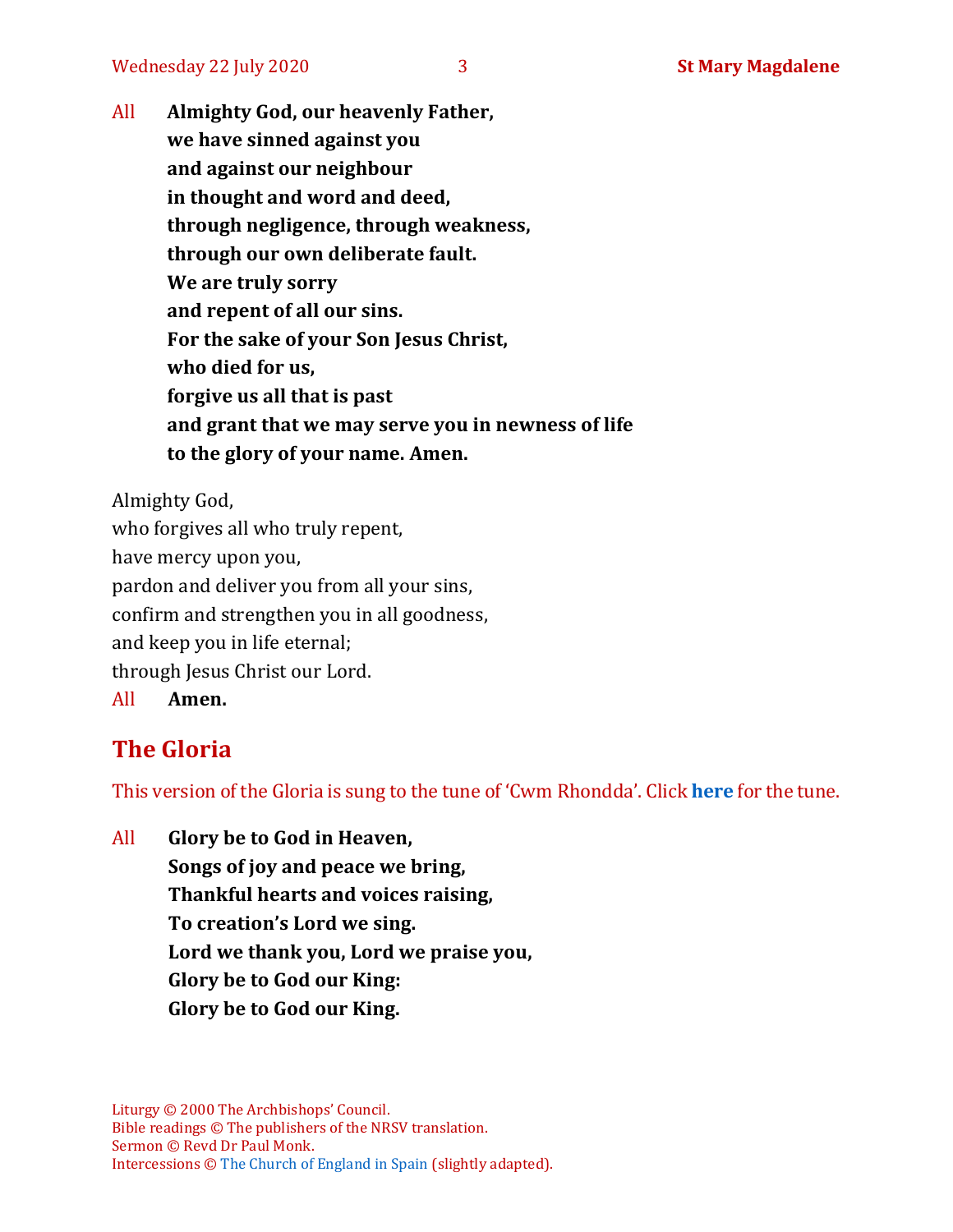**Lamb of God, who on our shoulders, Bore the load of this world's sin; Only Son of God the Father, You have brought us peace within. Lord, have mercy, Christ have mercy, Now your glorious reign begin: Now your glorious reign begin.**

**You O Son of God are Holy, You we praise with one accord. None in heav'n or earth is like you, Only you are Christ the Lord. With the Father and the Spirit, Ever worshipped and adored: Ever worshipped and adored.**

### **The Collect for Mary Magdalene**

Almighty God, whose Son restored Mary Magdalene to health of mind and body and called her to be a witness to his resurrection: forgive our sins and heal us by your grace, that we may serve you in the power of his risen life; who is alive and reigns with you, in the unity of the Holy Spirit, one God, now and for ever.

All **Amen.**

#### **First reading**

A reading from the Song of Songs

Upon my bed at night I sought him whom my soul loves; I sought him, but found him not; I called him, but he gave no answer. 'I will rise now and go about the city, in the streets and in the squares; I will seek him whom my soul loves.' I sought him but found him not. The sentinels found me, as they went about in the city. 'Have you seen him

Liturgy © 2000 The Archbishops' Council. Bible readings © The publishers of the NRSV translation. Sermon © Revd Dr Paul Monk. Intercessions © [The Church of England in Spain](http://webcache.googleusercontent.com/search?q=cache:B4Vq8xlW2cwJ:costablanca-anglicanchaplaincy.org/prayers-and-intercessions/intercession-archive-year-b/+&cd=1&hl=en&ct=clnk&gl=uk&client=firefox-b-d) (slightly adapted).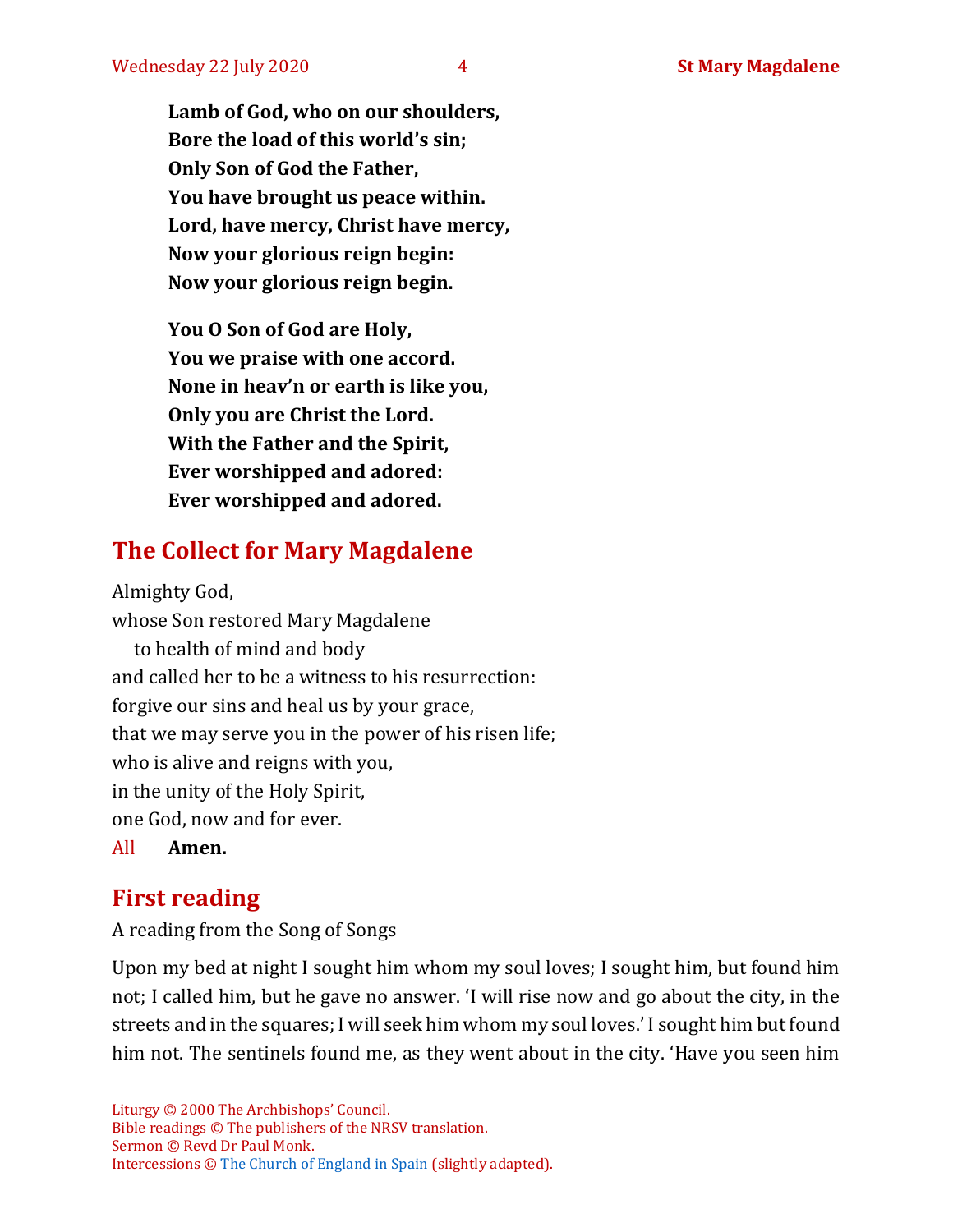whom my soul loves?' Scarcely had I passed them, when I found him whom my soul loves. I held him, and would not let him go until I brought him into my mother's house, and into the chamber of her that conceived me. *Song of Songs 3:1–4*

This is the Word of the Lord

All **Thanks be to God.**

#### **Second reading**

A reading from St Paul's Second Letter of Paul to the Corinthians.

The love of Christ urges us on, because we are convinced that one has died for all; therefore all have died. And he died for all, so that those who live might live no longer for themselves, but for him who died and was raised for them. From now on, therefore, we regard no one from a human point of view; even though we once knew Christ from a human point of view, we know him no longer in that way. So if anyone is in Christ, there is a new creation: everything old has passed away; see, everything has become new! *2 Corinthians 5:14–17*

This is the Word of the Lord

All **Thanks be to God.**

HYMN 2 **[O the bitter shame and sorrow](https://www.youtube.com/watch?v=IPkEFV95cA4)**(please click on this link to hear the hymn)

#### **Gospel reading**

Hear the Gospel of our Lord Jesus Christ according to John

#### All **Glory to you O Lord.**

Early on the first day of the week, while it was still dark, Mary Magdalene came to the tomb and saw that the stone had been removed from the tomb. So she ran and went to Simon Peter and the other disciple, the one whom Jesus loved, and said to them, 'They have taken the Lord out of the tomb, and we do not know where they have laid him.'

Mary stood weeping outside the tomb and, as she wept, she bent over to look into the tomb; and she saw two angels in white, sitting where the body of Jesus had been lying, one at the head and the other at the feet. They said to her, 'Woman, why are you weeping?' She said to them, 'They have taken away my Lord, and I do not know where they have laid him.' When she had said this, she turned around and saw Jesus standing there, but she did not know that it was Jesus. Jesus said to her, 'Woman, why are you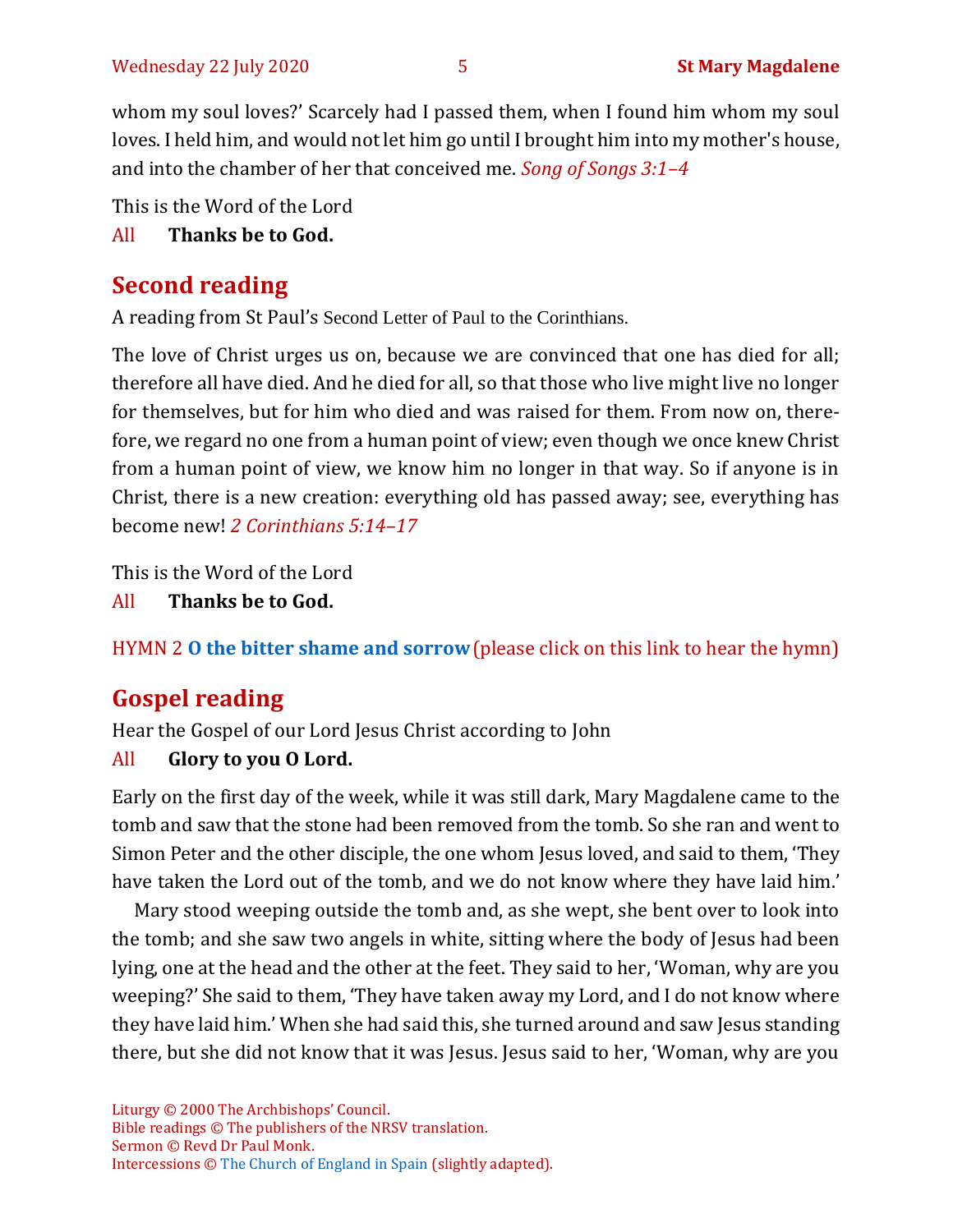weeping? Whom are you looking for?' Supposing him to be the gardener, she said to him, 'Sir, if you have carried him away, tell me where you have laid him, and I will take him away.' Jesus said to her, 'Mary!' She turned and said to him in Hebrew, 'Rabbouni!' (which means Teacher).

Jesus said to her, 'Do not hold on to me, because I have not yet ascended to the Father. But go to my brothers and say to them, 'I am ascending to my Father and your Father, to my God and your God".' Mary Magdalene went and announced to the disciples, 'I have seen the Lord'; and she told them that he had said these things to her. *John 20:1–2, 11–18*

This is the Gospel of the Lord

#### All **Praise to you O Christ.**

#### **Sermon**

Jesus had several disciples called Mary. We often bundle their stories together, perhaps to fill the gaps in our knowledge because, in reality, we don't really know much about any of them. Indeed, the only thing we really know is the fact of their discipleship. They each loved Jesus and showed their love by following him. Little else mattered.

It's fitting that we know nothing of their discipleship because a genuine disciple gives her or his life to Jesus. As St Paul says in our second reading, 'He [Jesus] died for all so that those who live might live no longer for themselves but for him who died.'

We know a lot about some disciples but very much less about others. Some, like St Paul, have famous books written about them. Others, like Mary, are remembered by a small number of details. But the names and history of most disciples are known to God alone. Each of us is also a disciple. Where do we fall on this spectrum, between the extremes of known and unknown, and where on its long path do we want to be?

Our attitude to this last question can reveal quite a lot about our own discipleship. The extent to which we want people to see or admire our discipleship reflects the extent to which we have given up our lives for Him: the disciple who follows Jesus but wants history to remember them is thinking of both Jesus and themselves. By contrast, the disciple who has genuinely given up their life for Jesus does not worry about what people remember of their life and history. For them, 'history' has become 'his story'.

It's quite easy to say we've given our lives to Jesus and his service. It's clearly more difficult to genuinely do so. Here's a simple exercise that might say something about our lives as disciples: write your own obituary. Some parts will be hazy such as stories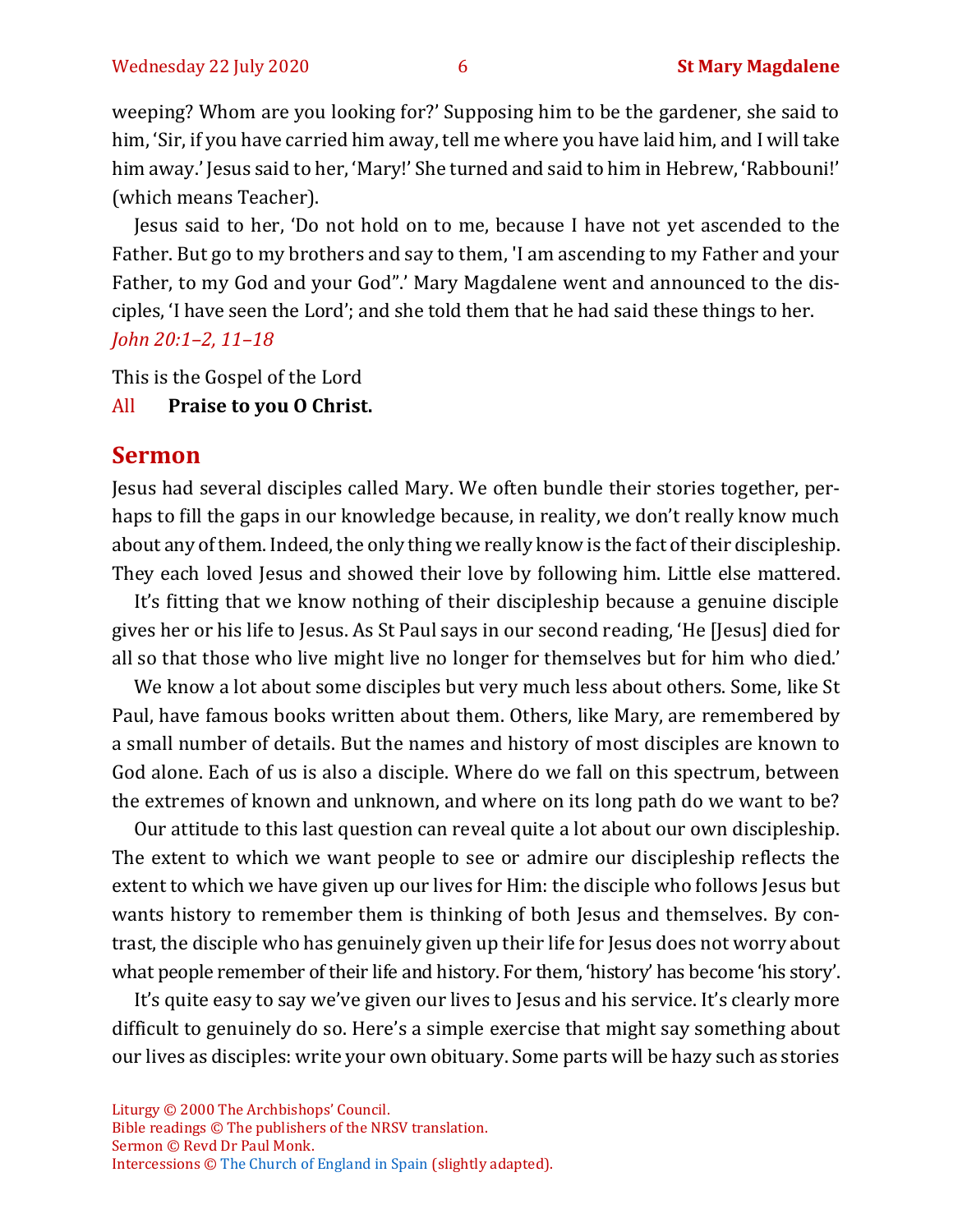about our earliest years. Some parts are not yet knowable such as the day when we pass from this life to the next. But the central portion can say everything about us or everything about Him. As we struggle to write these parts of our stories, we'll want to say something about the turning points and moments of revelation. We'll want to describe the people who inspired or changed us. And we'll want to talk about those people we loved and those who loved us and the people who made us what we are.

Later, we read back the story we've written. If we've been honest, we can look to see how often we refer to self and how often the story talks about Jesus. We can note where the highpoints occur and ask how each relates to Jesus. What are the achievements in the life we describe: do they involve Jesus?

In ways such as writing an obituary, we can analyse ourselves and how we're living as disciples. Maybe we could ask someone we trust to read it and see if they recognise us! Many of us when we do this exercise find that Jesus is almost incidental. Others will find the emphases changing from their earlier lives when we lived for ourselves and today when we live more for Jesus. And many of us will see a we've long way to go.

It's clear from the Gospel story about Mary Magdalene that Jesus completely fills her life. Her life has become his life: her discipleship has become a life as his disciple. And today, as we remember her story, Jesus is now asking us to discern the extent to which our lives have transmuted in this way. To what extent are we his disciples?

#### **Prayers of intercession**

Almighty God, today we thank you for the witness of Mary Magdalene, a woman once possessed by demons and guilty of many sins, whose life was changed by Jesus. Might we too find our lives transformed by the miracle of such love and enjoy restoration and forgiveness through his amazing love.

Lord in your Mercy

#### All **Hear our prayer**

We thank You for those of your servants who work to lead and heal our Church. Cleanse your Church and heal it of its demons. Keep reminding us that You who began all good work in us will ultimately perfect it through your son Jesus Christ and the Holy Spirit.

Lord in your Mercy

#### All **Hear our prayer**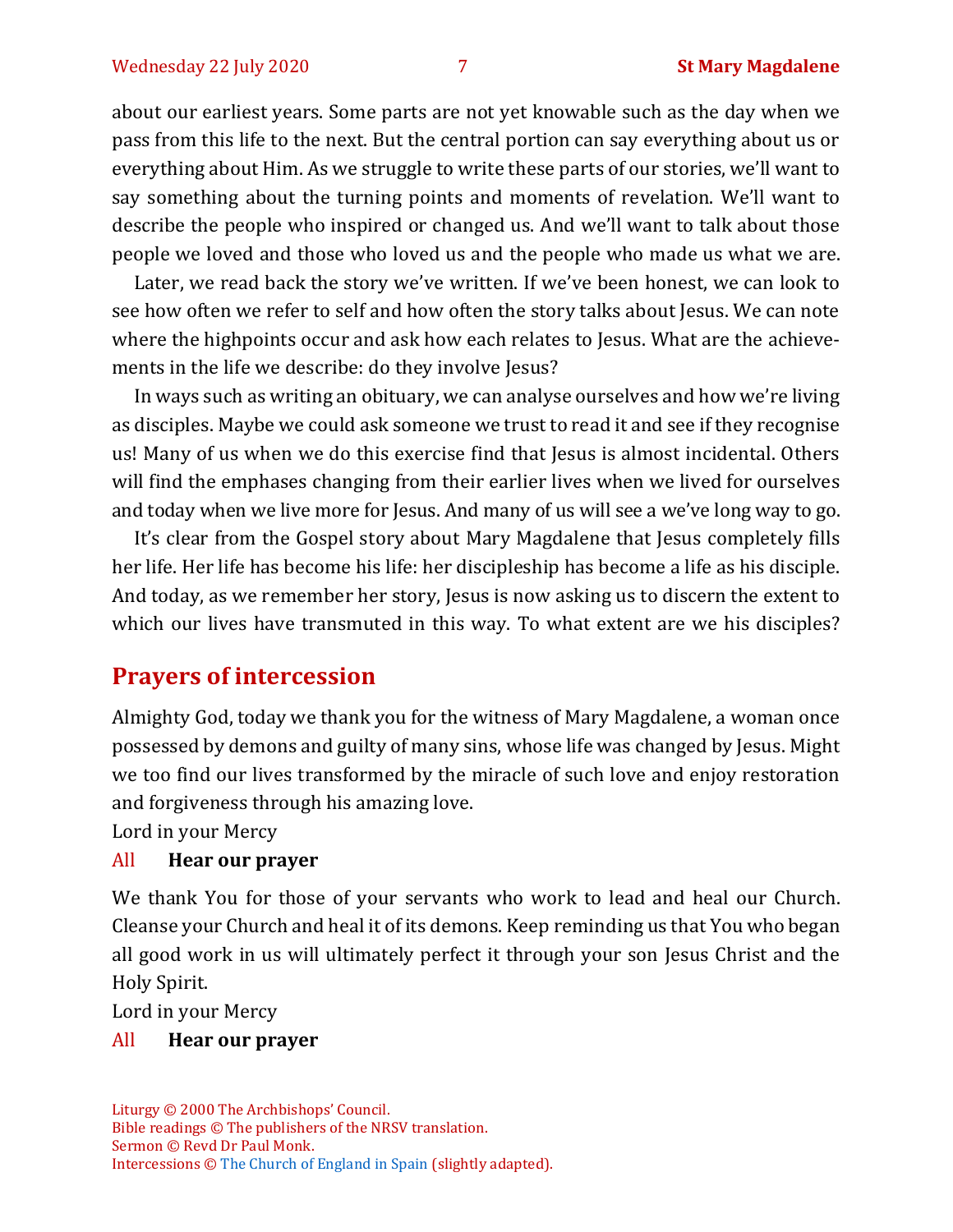Creator God we pray for your whole creation; for our brothers and sisters throughout the world and for their lives to be respected and revered regardless of creed or colour, gender or sexuality, wealth or status and for a fair distribution of precious resources and the conservation of our fragile and beautiful world.

And we pray for women like Mary Magdalene whose lives are broken by abuse and exploitation while working in the world's sex trade*.*

Lord in your Mercy

#### All **Hear our prayer**

Father God, we raise before you our homes and our relationships for you to work in. We thank you for the community of which we are part; for those who share with us in its activities, for all who serve its varied interests. Help us, to make our own contribution to the community and to learn to be good neighbours at all times. Lord in your Mercy

#### All **Hear our prayer**

Loving God bring healing to all who are wounded, make whole those who are broken, and shed light wherever there is darkness. Hear now those we name before you who have asked for or are in need of healing prayer …

Lord in your Mercy

#### All **Hear our prayer**

Merciful God we thank you for those who have travelled before us on the way of the cross and are now at peace in your eternal presence. Help us to live always mindful of your promise to us that the road of faith will lead into your heavenly kingdom. Lord in your Mercy

#### All **Hear our prayer**

Faithful God, Fill our hunger with the food that lasts, the bread of God which comes down from heaven and gives life to the world.

Merciful Father,

All **accept these prayers for the sake of your Son, our Saviour Jesus Christ. Amen.**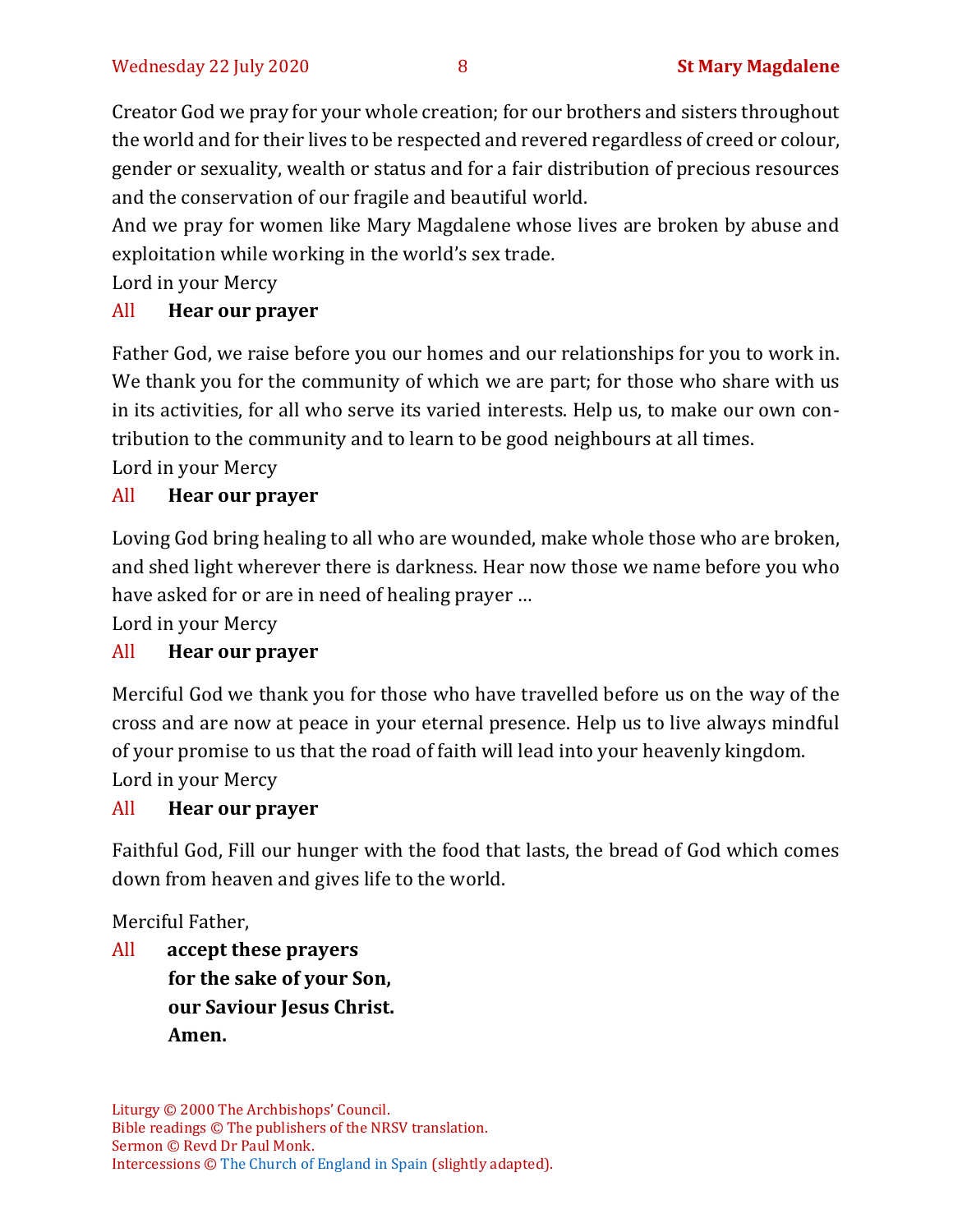#### **The peace**

May the God of peace sanctify you: may he so strengthen your hearts in holiness that you may be blameless before him at the coming of our Lord Jesus with his saints.

The peace of the Lord be always with you:

#### All **And also with you.**

HYMN 3 **[When I look into your holiness](https://www.youtube.com/watch?v=_ZT2p_Sxj0U)** (please click on this link to hear the hymn)

The liturgy of the Communion Service appears below

## The Dismissal

HYMN 4 **[I heard the voice of Jesus say](https://www.youtube.com/watch?v=XUVCpF8-VuE)** (please click on this link to hear the hymn)

May Christ who makes saints of sinners,

who has transformed those we remember today,

raise and strengthen you that you may transform the world;

and the blessing of God the Almighty:

Father, Son, and Holy Spirit, be with you now and remain with you always.

#### All **Amen**

Go in peace to love and serve the Lord.

#### All **In the name of Christ. Amen.**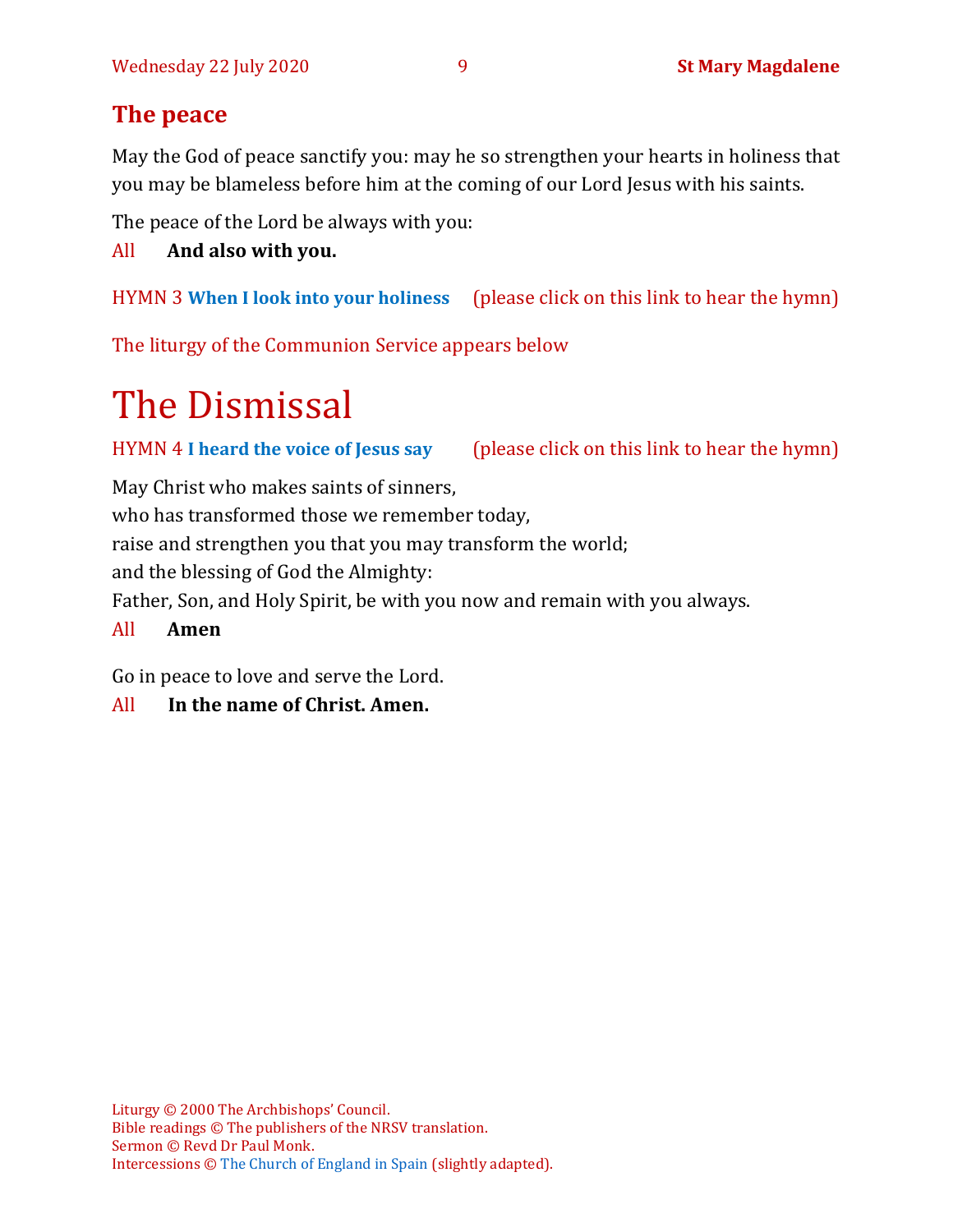## The Liturgy of the Sacrament

#### Eucharistic Prayer (prayer E)

The Lord be with you

#### All **and also with you.**

Lift up your hearts.

#### All **We lift them to the Lord.**

Let us give thanks to the Lord our God.

#### All **It is right to give thanks and praise.**

It is truly right and just, our duty and our salvation,

always and everywhere to give you thanks,

Lord, holy Father,

almighty and eternal God,

whose mercy is no less than His power,

to preach the Gospel to everyone, through Christ, our Lord.

In the garden He appeared to Mary Magdalene,

who loved him in life, who witnessed his death on the cross,

who sought him as he lay in the tomb,

who was the first to adore him when he rose from the dead,

and whose apostolic duty was honoured by the apostles,

so that the good news of life might reach the ends of the earth.

And so Lord, with all the Angels and Saints,

we, too, give you thanks,

as in exultation we acclaim:

All **Holy, holy, holy Lord, God of power and might, heaven and earth are full of your glory. Hosanna in the highest. Blessed is he who comes in the name of the Lord. Hosanna in the highest.**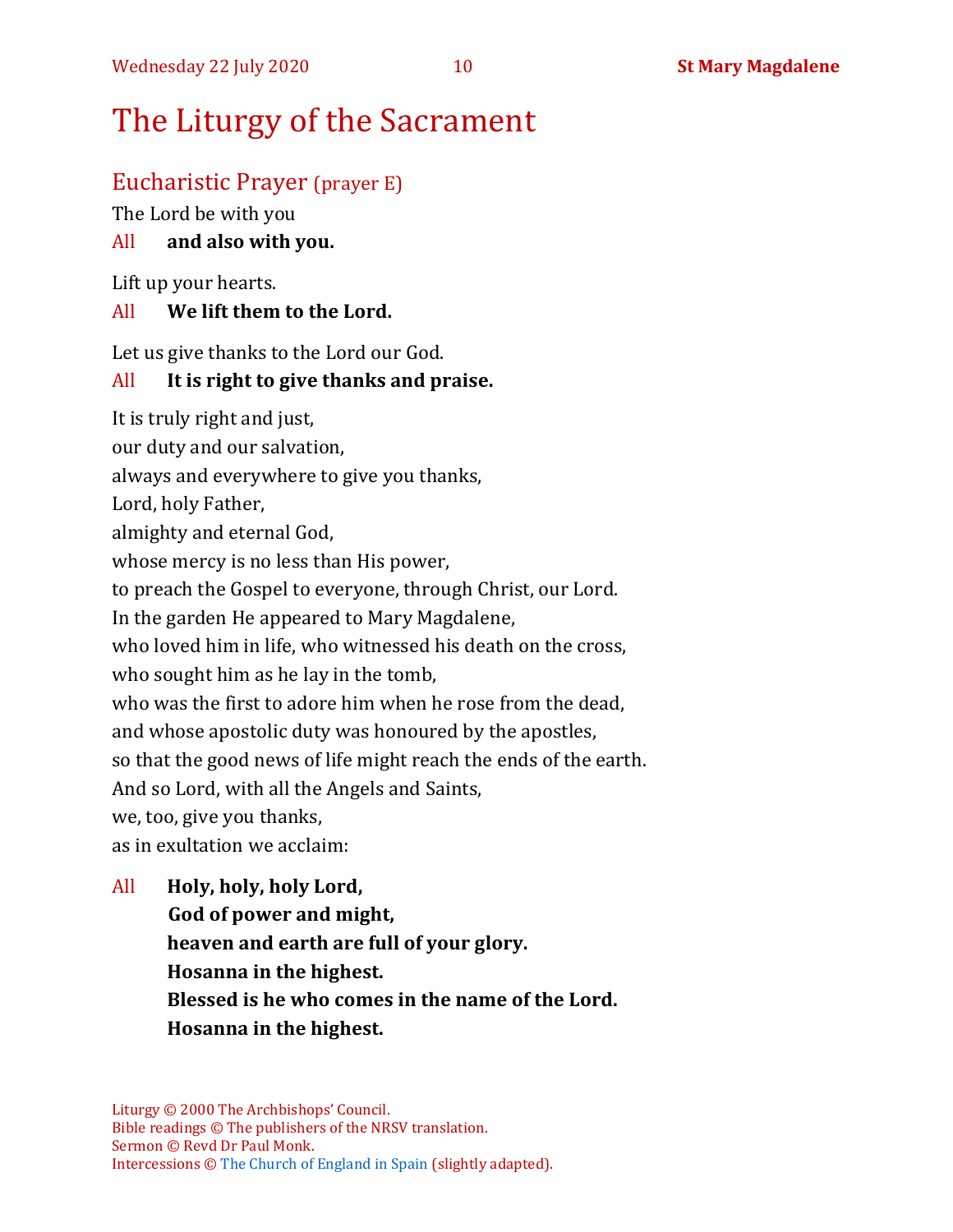We praise and bless you, loving Father, through Jesus Christ, our Lord; and as we obey his command, send your Holy Spirit, that broken bread and wine outpoured may be for us the body and blood of your dear Son.

On the night before he died he had supper with his friends and, taking bread, he praised you. He broke the bread, gave it to them and said: Take, eat; this is my body which is given for you; do this in remembrance of me.

When supper was ended he took the cup of wine.

Again he praised you, gave it to them and said:

Drink this, all of you;

this is my blood of the new covenant,

which is shed for you and for many for the forgiveness of sins.

Do this, as often as you drink it, in remembrance of me.

So, Father, we remember all that Jesus did,

in him we plead with confidence his sacrifice made once for all upon the cross.

Bringing before you the bread of life and cup of salvation, we proclaim his death and resurrection until he comes in glory.

Great is the mystery of faith:

All **Christ has died. Christ is risen. Christ will come again.**

Lord of all life, help us to work together for that day when your kingdom comes and justice and mercy will be seen in all the earth.

Liturgy © 2000 The Archbishops' Council. Bible readings © The publishers of the NRSV translation. Sermon © Revd Dr Paul Monk. Intercessions © [The Church of England in Spain](http://webcache.googleusercontent.com/search?q=cache:B4Vq8xlW2cwJ:costablanca-anglicanchaplaincy.org/prayers-and-intercessions/intercession-archive-year-b/+&cd=1&hl=en&ct=clnk&gl=uk&client=firefox-b-d) (slightly adapted).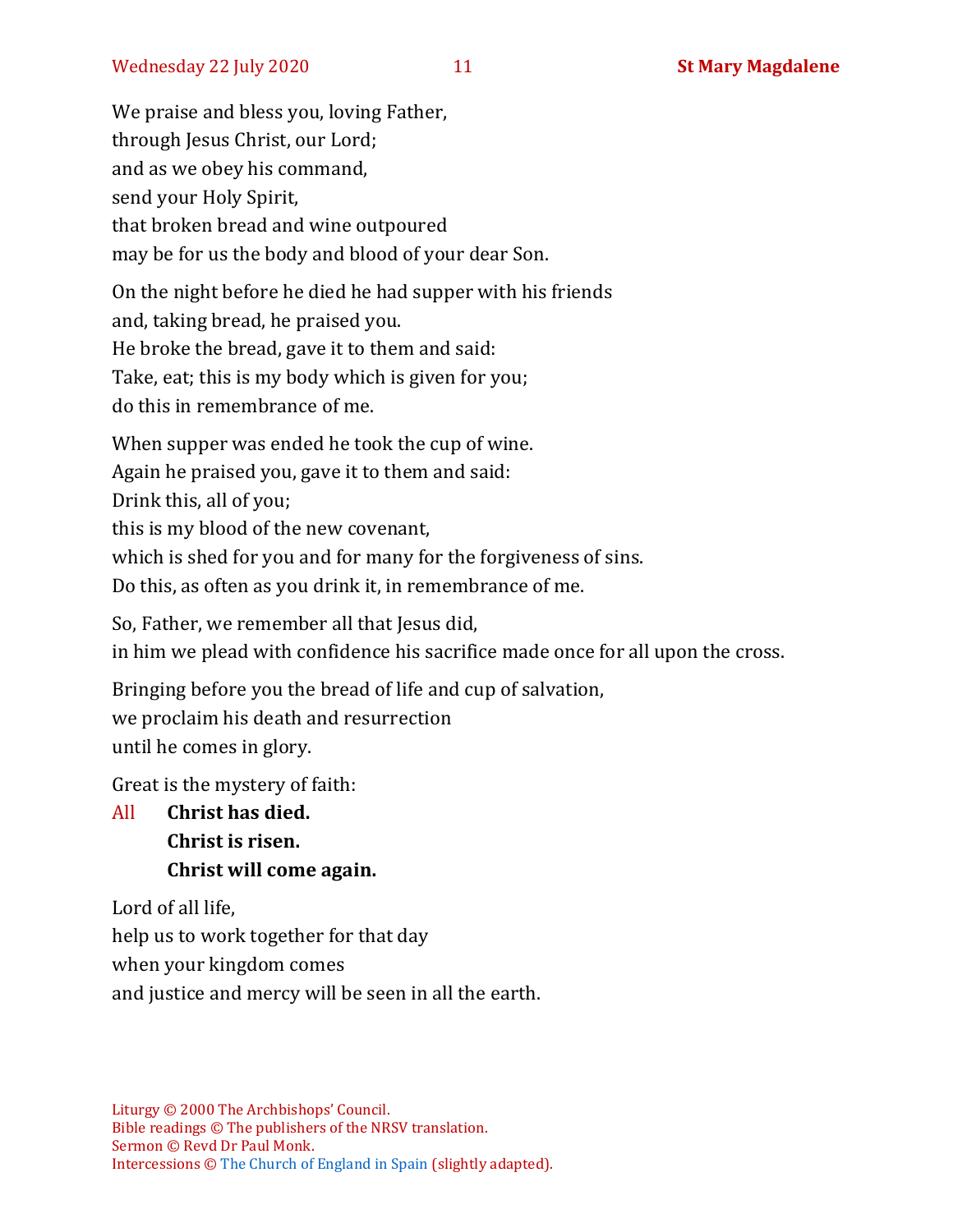Look with favour on your people, gather us in your loving arms and bring us with St Mary Magdalene and all the saints to feast at your table in heaven.

Through Christ, and with Christ, and in Christ, in the unity of the Holy Spirit, all honour and glory are yours, O loving Father, for ever and ever.

All **Amen.**

#### The Lord's Prayer

As our Saviour taught us, so we pray

All **Our Father in heaven, hallowed be your name, your kingdom come, your will be done, on earth as in heaven. Give us today our daily bread. Forgive us our sins as we forgive those who sin against us. Lead us not into temptation but deliver us from evil. For the kingdom, the power, and the glory are yours now and for ever. Amen.**

#### Breaking of the Bread

We break this bread to share in the body of Christ.

All **Though we are many, we are one body, because we all share in one bread.**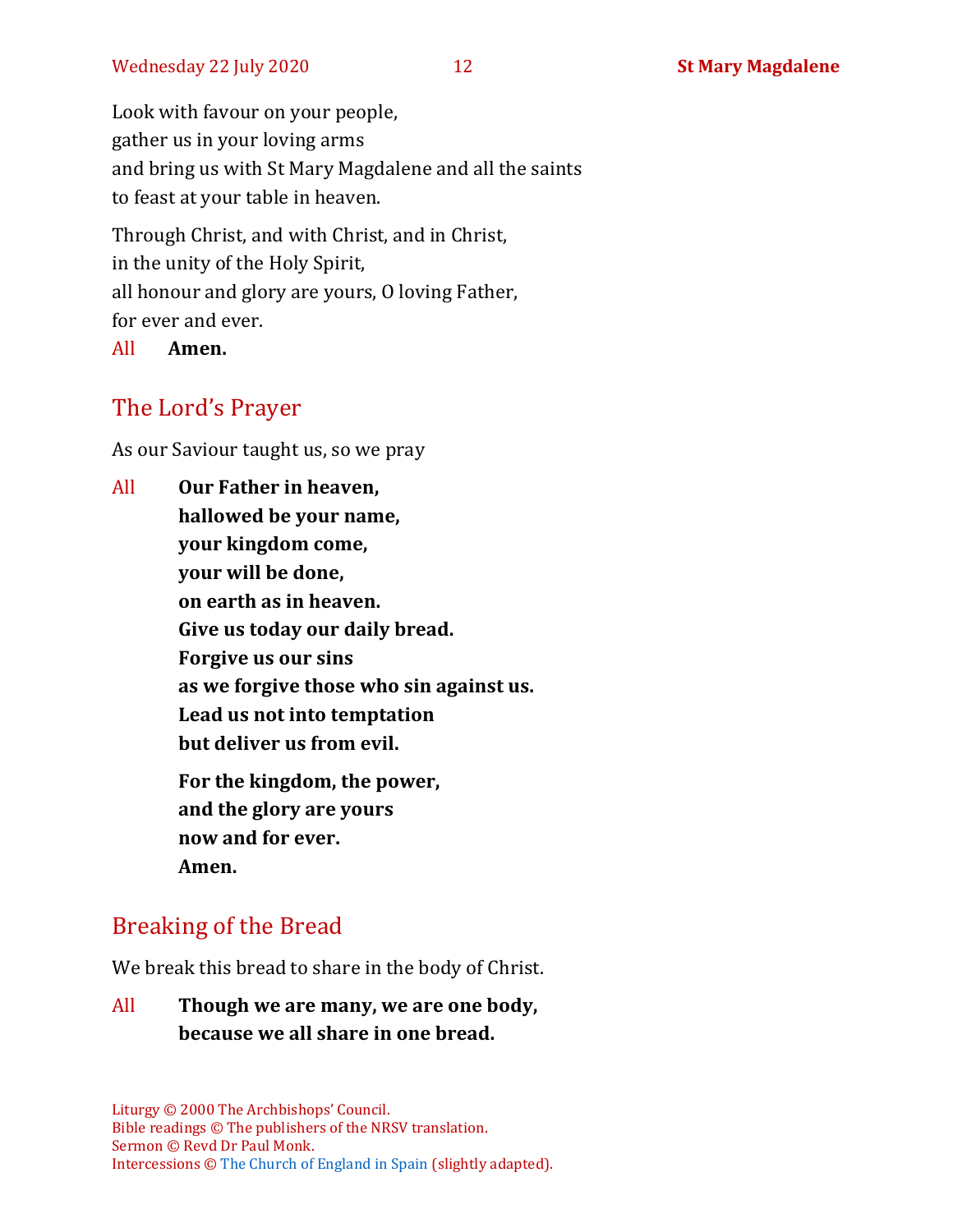All **Lamb of God,**

**you take away the sin of the world, have mercy on us. Lamb of God, you take away the sin of the world, have mercy on us.**

**Lamb of God, you take away the sin of the world, grant us peace.**

Draw near with faith.

Receive the body of our Lord Jesus Christ which he gave for you, and his blood which he shed for you. Eat and drink in remembrance that he died for you, and feed on him in your hearts by faith with thanksgiving.

#### All **We do not presume**

**to come to this your table, merciful Lord, trusting in our own righteousness, but in your manifold and great mercies. We are not worthy so much as to gather up the crumbs under your table. But you are the same Lord whose nature is always to have mercy. Grant us therefore, gracious Lord, so to eat the flesh of your dear Son Jesus Christ and to drink his blood, that our sinful bodies may be made clean by his body and our souls washed through his most precious blood, and that we may evermore dwell in him, and he in us. Amen.**